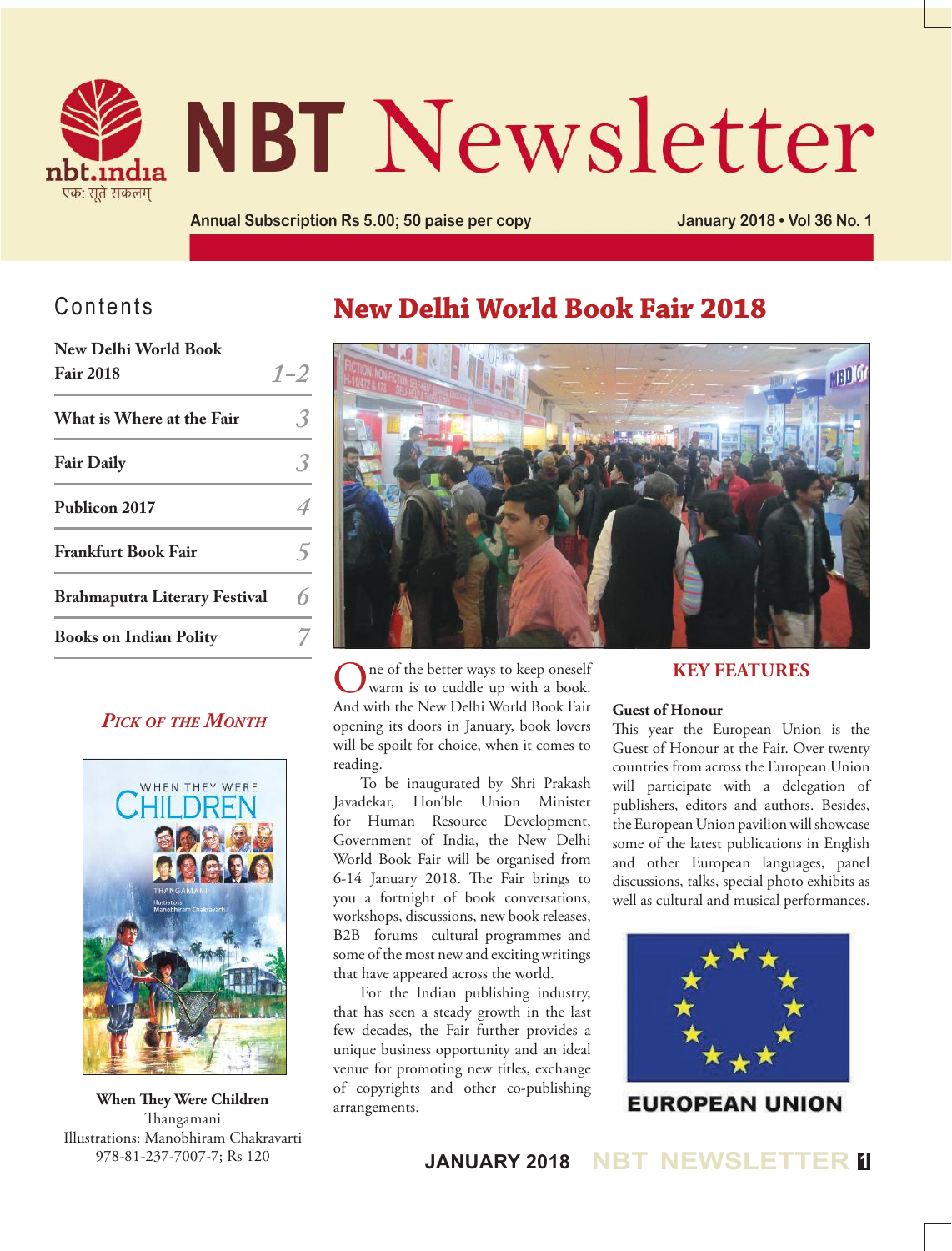### **Theme Programme**

One of the burning issues of contemporary times is the declining quality of our environment and the degrading changes that are shaping our climate across the globe. Over the last few decades, the human intervention with nature has increased manifold, which is disrupting the balance of nature. The dependence of humans on natural resources has risen up. The felling of trees, pollution, global warming, emission of poisonous gases, ozone depletion, etc. are leading towards drastic environmental changes thereby causing greater threat to not only human



beings but to other living beings as well. The current situation is alarming and a growing number of scientists, scholars, activists and the general public are focusing on this global issue of our times, and rightly so.

The forthcoming New Delhi World Book Fair is focusing on the theme 'Environment and Climate Change.' The theme attempts to highlight that environment is our basic life support system. It provides us the air we breathe, water we drink, the food we eat and the land we use. The thoughtless use of natural resources is leading towards serious environmental problems. There is a need to protect planet and our own future.

At the specially designed theme pavilion, books in Hindi, English and other Indian languages on environment related subjects viz. climate change, global warming, pollution among others would be displayed. During the Fair,



discussions, conversation with the authors, environmentalists, book release functions, etc. would be organized where the experts would discuss over the ways through which environment can be saved from further deterioration.

### **CEOSpeak**



Among the key networking events is the CEO Speak. Over 100 CEOs of various publishing houses and organisations in the book trade, come together to share and exchange ideas about Indian and International book trade. The event is organised over the Breakfast hosted by Chairman, NBT.

### **New Delhi Rights Table**

A business conclave for trading content, the New Delhi Rights Table (NDRT) is now an important event for both Indian and



**<sup>2</sup> NBT NEWSLETTER JANUARY 2018**

foreign publishers. In its sixth edition, the NDRT offers B2B match making sessions between publishers in a refreshingly new business ambience. The unique format enables the participants to book their own Rights Table, meet each other and present their products and ideas. As the trading floor for content, the NDRT acts as facilitating platform to trade with some of the best contents from India as well as from across the world.

This year, over 50 participants from India and abroad have registered for the Rights Table event which will be held on 8 and 9 January 2018.

### **Authors Corners**

A book fair is not just a celebration of books but rather at its heart it celebrates authors. The NDWBF hosts hundreds of authors, both established and emerging, writing not only in English and Hindi but also in Indian languages. This year too some of the well-known writers both popular and critically acclaimed Ruskin Bond, Rakshanda Jalil, Jairam Ramesh,



Seema Mustafa, Jerry Pinto, Michael Creighton, Paro Anand, Bulbul Sharma, Prerna Bindra, Ranjit Lal, Gillian Wright, K K Goenka, Narendra Kohli, Chandra Kanta, Prem Janmejaya, Girish Pankaj, Mridula Garg, Mridula Sinha, among others will engage in lively banters with the visitors. Coming together of both the author and audience makes conversations

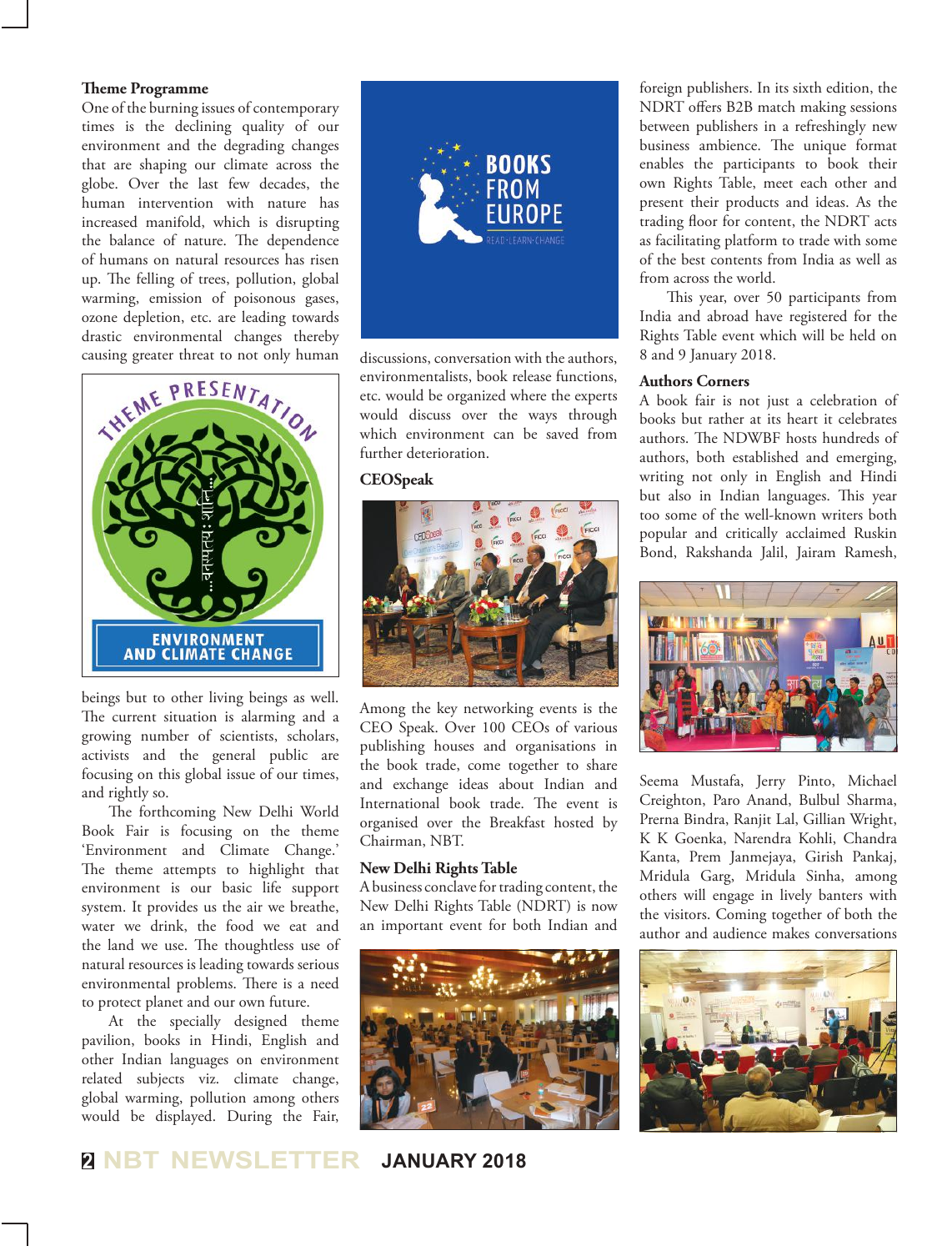

at the Fair livelier. Now that you have heard your author, you can buy their books!

### **Children's Pavilion**

One of the most visited places at the Fair is the Children's Pavilion. Thousands of children from various schools visit the Children's Pavilion, to participate in various activities like drawing competitions, storytelling sessions, skits, meet your favourite authors, discussions, etc. Besides, the Pavilion also showcases



some of the best of recent publications for children from across the country.

#### **Cultural programmes**

The evenings at the Fair will be entertained by Sanskriti Utsav. Every day there will be special peformances showcasing India's traditional as well as classical performing arts at Hamsdhwani Theatre. The artists from across the country will perform folk songs and dances.



Spread over an area of 36,000 sq.m. with about 1000 participants, loads of conversations and scores of discussions, seminars, book releases, workshops, activities for children and cultural performances, the NDWBF promises to be a grand affair and a treat for students, writers, booklovers and those associated with the book industry.

### *Happy Reading!*

### **Fair Daily**

The visitors' pick and a must read<br>for the New Delhi World Book Fair goers is the *FAIR DAILY*. An NBT initiative, the *FAIR DAILY* is the only daily publication which is distributed throughout the fair grounds. It is the best and unique opportunity for publishers, booksellers and other fair participants to be seen and heard.

Readers are free to send in their ideas and pieces on books, and book industry to be featured in the *Fair Daily.*

You can also advertise your contents/ products to attract visitors to your stall at the Fair.

For advertising please contact Shri Binny Kurien, at the Fair Office in Hall No. 7.



### **What is Where at the Fair**

### **Fair Dates & Timings**

Date : 6-14 January 2018 Timing : 11 am to 8 pm daily

**Entry Tickets:** For entry to the Book Fair, tickets of the denomination Rs 20/- (for children) and Rs 30 for (for adults) are available at Pragati Maidan gate nos. 1 and 10. Tickets are also available online and at select Metro Stations in Delhi.

**Entry Gates:** Gate 1 (Bhairon Marg), Gate 8A (Mathura Road) and Gate 10 (Metro)

### **Halls**

General & Trade, Science & Technology and Hall Nos. 8 to 11 Social Science & Humanities:  $\&$  Hangar over Lake Hindi & Other Indian Languages: Hall Nos. 12, 12 A Books for Children: Hall No. 7 FGH & Hangar Foreign Publishers: Hall No. 7ABC

#### **Special Pavilions**

Theme Pavilion: Hall No. 7 (E) Foreign Pavilion: Hall No. 7 (ABC) Children's Pavilion: Hangar near Hall No. 7F Inauguration/Cultural Programmes: Hamsdhwani Theatre

### **Author's Corners**

International Events Corner : Hall No. 7A Reflections: Hall No. 11; Conversations: Hangar over Lake Lekhak Manch: Hall No. 12-12A; Sahitya Manch: Hall No. 8

#### **Seminars/Workshops/Other Events**

Seminar Hall: Hangar over Lake Auditorium: Hall No. 8 (First Floor) Conference Hall: Hall No. 7 (First Floor)

**Health Care**: by Kailash Health Care Ltd near Hall No. 7

ATM vans shall also be stationed at main places.

There are restaurants, kiosks, snack counters and cafeteria all over the Fair grounds.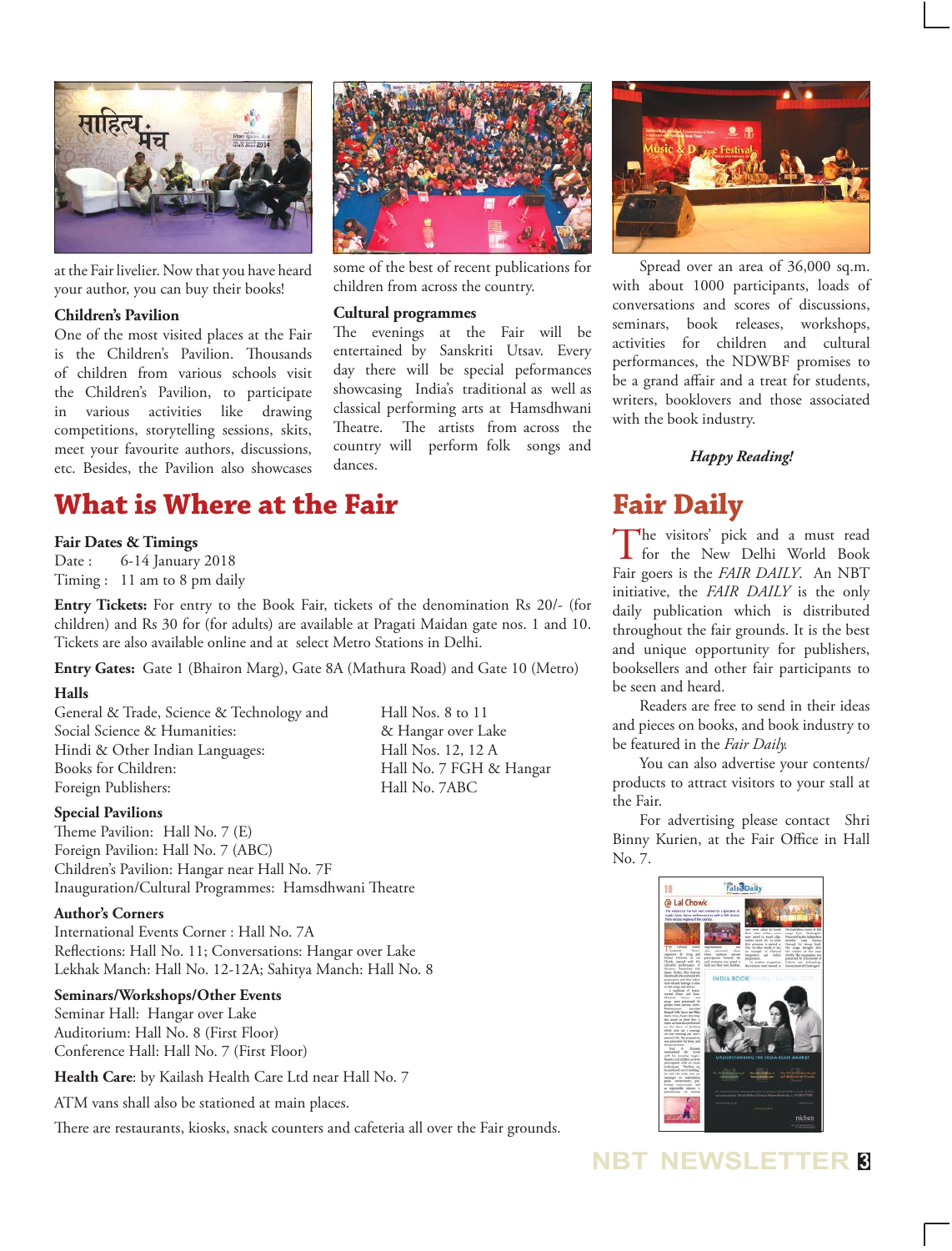### **PubliCon 2017**

CC Knowledge economy can play a significant role in the play a significant role in the development of society and can change the mindset of the people," said Shri Baldeo Bhai Sharma, Chairman, NBT at PubliCon 2017 held at FICCI, New Delhi on 1 December 2017.

Emphasising upon the role of publishers in the society, Shri Baldeo Bhai Sharma said that books can act as a medium towards initiation of a crime-free society. He urged FICCI to create a similar platform for Hindi

and other Indian language publishers so that the message could reach to a larger population.

In his keynote address, Shri Dependra Pathak, Special Commissioner and Chief Spokesperson of Delhi Police said that we are entering into a new era. We are in the age of quantum mechanics. He added that all this has not come suddenly. The human civilisation has gone through many changes. Therefore, he added that young minds need to be made aware of the history and development that human civilisation has gone through.

He further said that engaging publishers in social orderliness would be a new initiative. He said that small modules may be created to inform youth about how we have come to the stage that we are in. He suggested that FICCI could work along with publishers in creating such modules to make society a much better place to live in.

Shri Pathak urged FICCI to collaborate with Delhi Police in engaging publishers to create material in the form of storybooks, comics, cartoons, etc. on road safety, traffic rules and also on safety of





Shri Surendra Mohan Pathak, popular author delivered the plenary keynote address on 'The future of pulp fiction.' He said that 'pulp' needs elaboration as it is misunderstood. People think that the fiction, which does not come under the mainstream, is pulp fiction.

Talking about the history of pulp fiction in India, he said that pulp fiction in India is as old as it is in western countries. He was of the view that pulp fiction in a way helped in enhancing reading habit of the people as these are low-priced books. He added that authors like Babu Chandra Khatri popularised pulp. He said that people were crazy about his writings, those who did not know Hindi, learnt Hindi and patronised it.

He also shared his concern about the diminishing of pulp fiction publications in Hindi and observed that it is now a diminishing trade. However, he said that English pulp fiction has a bright future as there is a good number of writers and readers in English language.

In luncheon keynote address, Shri Christopher C Doyle talked about the 'Resurgence of mythology in Indian writings.' He said that if you look at mythology in any vernacular language in India, it has not faded. However, he added that for many decades only source of mythology was Amar Chitra Katha. There was nothing else available in English.

Talking about the current scenario of mythology in India writings, he said that readers are reading all kinds of mythology. Curiosity among young readers about our

past has increased. They are not interested in reading plain story. They are no longer stuck with interpretation of about good or evil. Readers are seeking varied interpretations.

He observed that Indian mythology is treasure trove for creating stories. As readers wish to know about our past and are open to different interpretations of the mythology, we can use our creativity to solve dilemmas in our lives.

Shri Ratnesh Jha, Co-chair, FICCI Publishing Committee talked about the progress made by the FICCI Publishing Committee in terms of its contribution in creation of knowledge economy. He expressed his concerns towards impact of changed tax regime and highlighted the role publishers have played in creating knowledgeable society.

Earlier, Ms Urvashi Butalia, Chair, FICCI Publishing Committee welcomed the guests present on the occasion. She spoke of the initiatives taken by FICCI to felicitate best literary works in various categories through FICCI PubliCon Awards.

During the programme, the distinguished speakers also discussed about the strategies for content (IP) monetization across platforms; copyright, piracy and publishing; opportunities for publishers, authors, translators and illustrators with French creative industries; and marketing beyond picturesque cover and catchy blurb.

Over 300 delegates from various government agencies, authors, illustrators, publishers, marketing managers among others participated in the programme.



**<sup>4</sup> NBT NEWSLETTER JANUARY 2018**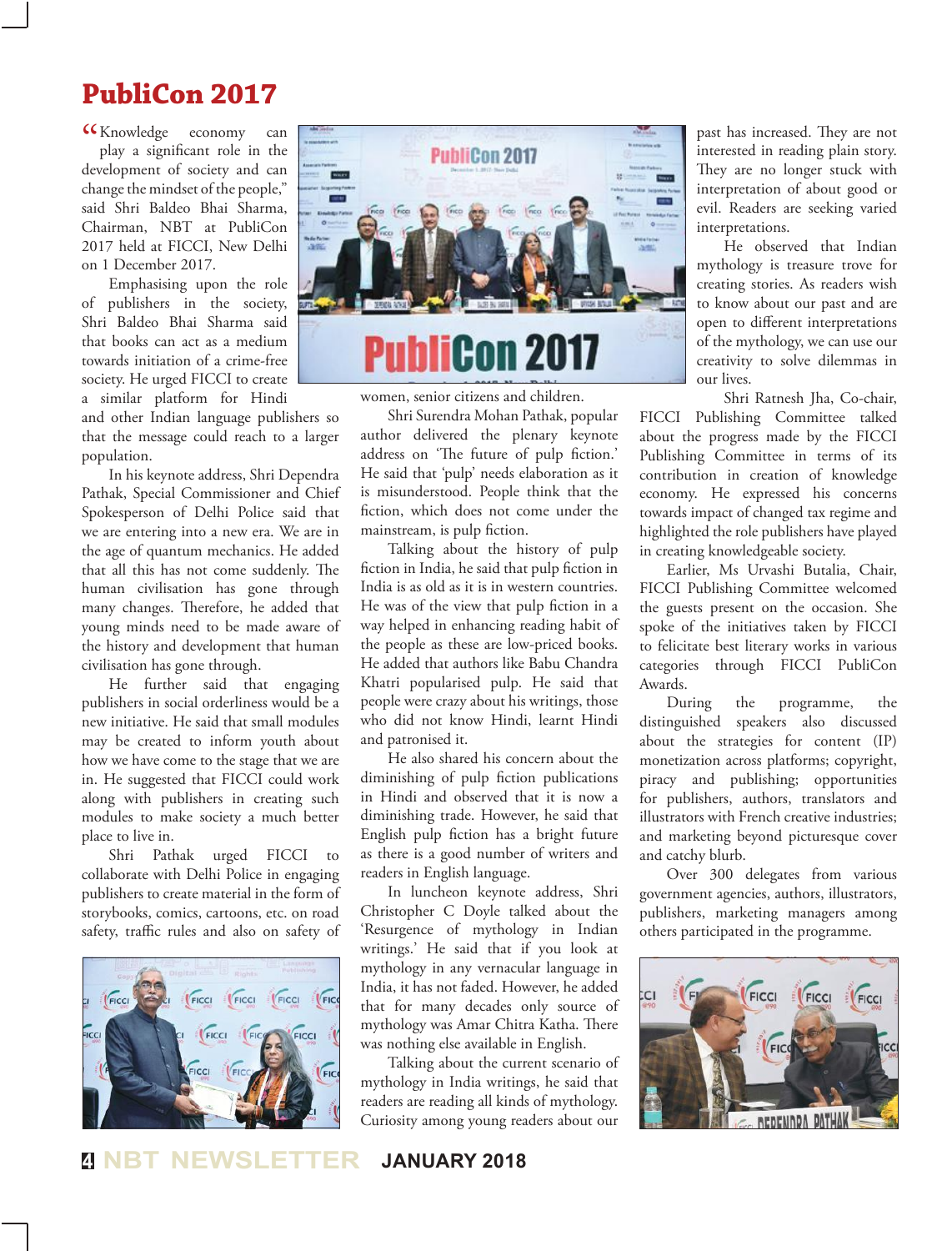# **Frankfurt Book Fair**

Mational Book Trust,<br>
India participated in the Frankfurt Book Fair (11-16 October 2017) with a Collective Exhibit of more than 250 titles representing the works of 35 Indian publishers. The Fair, which is considered to be the biggest get together of the publishing and intellectual community of the globe, provided an important window to the publishers from India,

in general, and to the Trust, in particular in furthering its objectives of promoting Indian books abroad, and for promoting its showpiece event, New Delhi World Book Fair.

Among the many distinguished visitors to India Collective Stand of National Book Trust, India included Ms. Pratibha Parker, Consul General, Consulate General of India, Frankfurt, who took interest in the exhibition of books and discussed the possibilities of furthering the spread of Indian book business through the platform of Frankfurt Book Fair. The Counsel General also organised a visit of the delegates of the German Chamber of Commerce to the Stand, which provided the right opportunity to the NBT officials to introduce the work of National Book Trust, India to the leaders of German industry.

The Hindi Radio Channel of *Deutsche Welle* did a special programme from the NBT Stand and also covered the participation of other Indian publishers.



Similarly, in its report on Indian participation at Frankfurt Book Fair, major online platform Scroll.in made a special mention of NBT stating, 'From India, the National Book Trust had a lovely stall with the rest of the international publishers, with their books displayed, while the bigger Indian and multinational publishers had their place within their larger group.'

France was the Guest of Honour Country at the Fair, and the Fair was jointly inaugurated by the German Chancellor, Angela Merkel, and the President of France, Emmanuel Macron, on 10th October on the eve of the official



opening of the Fair. While underlining the close friendship and solidarity between the neighbours, both the leaders stressed on the need for more translations among different linguistic traditions as the basic requirement for "deeper eurozone integration."

This year the Fair had nearly 7,300 exhibitors from 102 countries. One of the insights that one could get from the

Fair that while there were lots of interest in Indian books on spiritualism, yoga and self-help books, memoirs, autobiographies, and travelogues saw many enquiries from the international publishers and Rights agents, which indicate a greater desire of the readers to read and learn about life and times of the successful personalities of our times. Similarly literature for the young adults is another area that is in great demands.

National Book Trust, India had wideranging discussions with the organisers of Guadaljara Book Fair, Mexico; Paris Book Fair, Jakarta Book Fair, Abu Dhabi Book Fair, Sharjah Book Fair, and London Book Fair, besides Frankfurt Book Fair, for increasing participation in each others' book fairs via-a-vis New Delhi Book Fair organised by the Trust, and work on many new projects are on as follow-up.

NBT, India was represented by Shri Kumar Vikram, Editor (English), and Ms. Kanchan Wanchoo Sharma, Assistant Director ( Exhibition) at the Fair.





**JANUARY 2018 NBT NEWSLETTER <sup>5</sup>**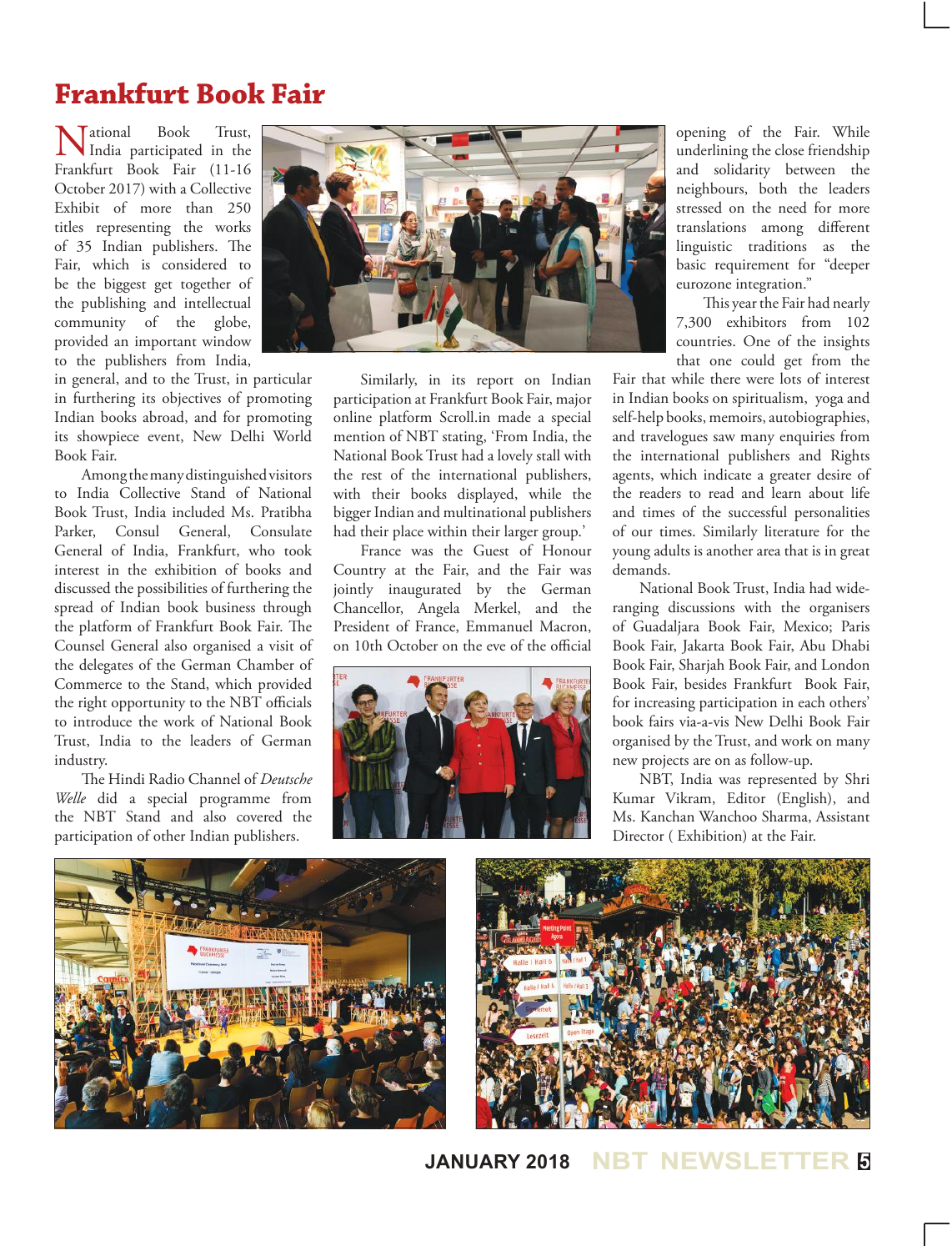### **Brahmaputra Literary Festival**

ver five decades NBT, India has been playing a decisive role in the promotion of books and reading. Towards this goal NBT not only continues to publish good books at affordable prices but also organizes book fairs at region, national and international levels, literary events like translation workshops, discussions, seminars, conversations with authors, readings across the country. It also continues to introduce innovative programmes to draw in people and to create in them an awareness of the importance of imbibing the habit of reading.

Brahmaputra Literary Festival was a step in the direction and complements NBT's efforts to further the cause of books and reading. The first edition of the Brahmaputra Literary Festival was organized from 28-30 January 2017. It was inaugurated by Shri Prakash Javadekar, Hon'ble Minister for HRD, Government of India in the presence of Shri Sarbananda Sonowal, Hon'ble Chief Minister of Assam and Dr Himanta Biswa Sarma, Hon'ble Education Minister of Assam. Others who spoke on the occasion



include Shri Vinod Kumar Pipersenia, Chief Secretary, Govt. of Assam, Shri Baldeo Bhai Sharma, Chairman, NBT, Dr Rita Chowdhury, Director, NBT, Shri Ajay Tewari, IAS, Commissioner & Secretary to the Govt. of Assam, Ms Mamang Dai, eminent poet, Shri Damodar Mauzo, eminent Konkani author and MS Randy Taguchi, well-known writer from Japan.

Literary Festivals, today, are generally perceived to be an important platform for the promotion of books and reading.

The Brahmaputra Literary Festival not only focuses on the languages, literatures, culture, society, politics, performance traditions, music, identity,

media but also national and international elements packaged in the three day event. It brings together prominent personalities and celebrities, writers, thinkers, artists and other performers both from the northeast and across the country as well as internationally acknowledged litterateurs and other intellectuals from across disciplines. The event encourages new ideas and their dissemination as well as create an atmosphere of enthusiasm and offer a platform for intellectual exchanges.

The basic components of the festival includes panel discussions on issues concerning books, literature and language, In-Conversation sessions with writers, reading sessions, book signing sessions as well as cultural programmes showcasing indigenous cultures.

The second edition of the Festival will be held from 9-11 February 2018 at Srimant Sankardeva Kalakshetra, Panjabari, Guwahati, Assam. The Festival is being organized in association with the Ministry of Human Resource Development, Govt. of India, Publication Board Assam and Government of Assam.

### **Fair Daily**

Publishers can advertise your contents/products to attract visitors to your stall at the New Delhi World Book Fair. The Rates for the Advertisements are:

| Full page                                     | One issue   |     | Rs. 15000/-  | Inside pages                        | Nine issues       |              | Rs. 30000/-       |  |  |
|-----------------------------------------------|-------------|-----|--------------|-------------------------------------|-------------------|--------------|-------------------|--|--|
| Full page                                     | Nine issues |     | Rs. 110000/- | (Bottom/side strip)                 |                   |              |                   |  |  |
| Half Page                                     | One issue   | Rs. | $8000/-$     | Back cover                          | One issue         |              | Rs. 20000/-       |  |  |
| Half page                                     | Nine issues | Rs. | $60000/-$    | <b>Back cover</b>                   | Nine issues       |              | Rs. 140000/-      |  |  |
| Quarter page                                  | One issue   | Rs. | $5000/-$     |                                     |                   |              |                   |  |  |
| Quarter page                                  | Nine issues | Rs. | $40000/-$    | <b>Advertisement Specifications</b> |                   |              |                   |  |  |
| Front page                                    | One issue   |     | Rs. 15000/-  | Front Bottom Strip                  | $4 \text{ cm}$    | $\mathbf{x}$ | $21.5 \text{ cm}$ |  |  |
| (Bottom strip)                                |             |     |              | <b>Inside Bottom Strip</b>          | $7 \text{ cm}$    | $\mathbf{x}$ | $21.5 \text{ cm}$ |  |  |
| Front page                                    | Nine issues |     | Rs. 110000/- | <b>Back Cover</b>                   | $33 \text{ cm}$   | $\mathbf{X}$ | $21.5 \text{ cm}$ |  |  |
| (Bottom strip)                                |             |     |              | Full Page                           | $32 \text{ cm}$   | $\mathbf{X}$ | 21.5 cm           |  |  |
| Inside pages                                  | One issue   | Rs. | $4000/-$     | Half Page                           | 15.5 cm           | X            | $21.5 \text{ cm}$ |  |  |
| (Bottom/side strip)                           |             |     |              | Quarter Page                        | $15.5 \text{ cm}$ | $\mathbf{X}$ | $10.5 \text{ cm}$ |  |  |
| For further details contact :                 |             |     |              |                                     |                   |              |                   |  |  |
| Shri Binny Kurian                             |             |     |              |                                     |                   |              |                   |  |  |
| Rights, Translation & Acquisition Officer     |             |     |              |                                     |                   |              |                   |  |  |
| National Book Trust, India                    |             |     |              |                                     |                   |              |                   |  |  |
| Nehru Bhawan, 5 Institutional Area, Phase II, |             |     |              |                                     |                   |              |                   |  |  |
| Vasant Kunj, New Delhi-110070                 |             |     |              |                                     |                   |              |                   |  |  |
| Tel.: 26707764, 9868268105                    |             |     |              |                                     |                   |              |                   |  |  |
|                                               |             |     |              |                                     |                   |              |                   |  |  |

### **<sup>6</sup> NBT NEWSLETTER JANUARY 2018**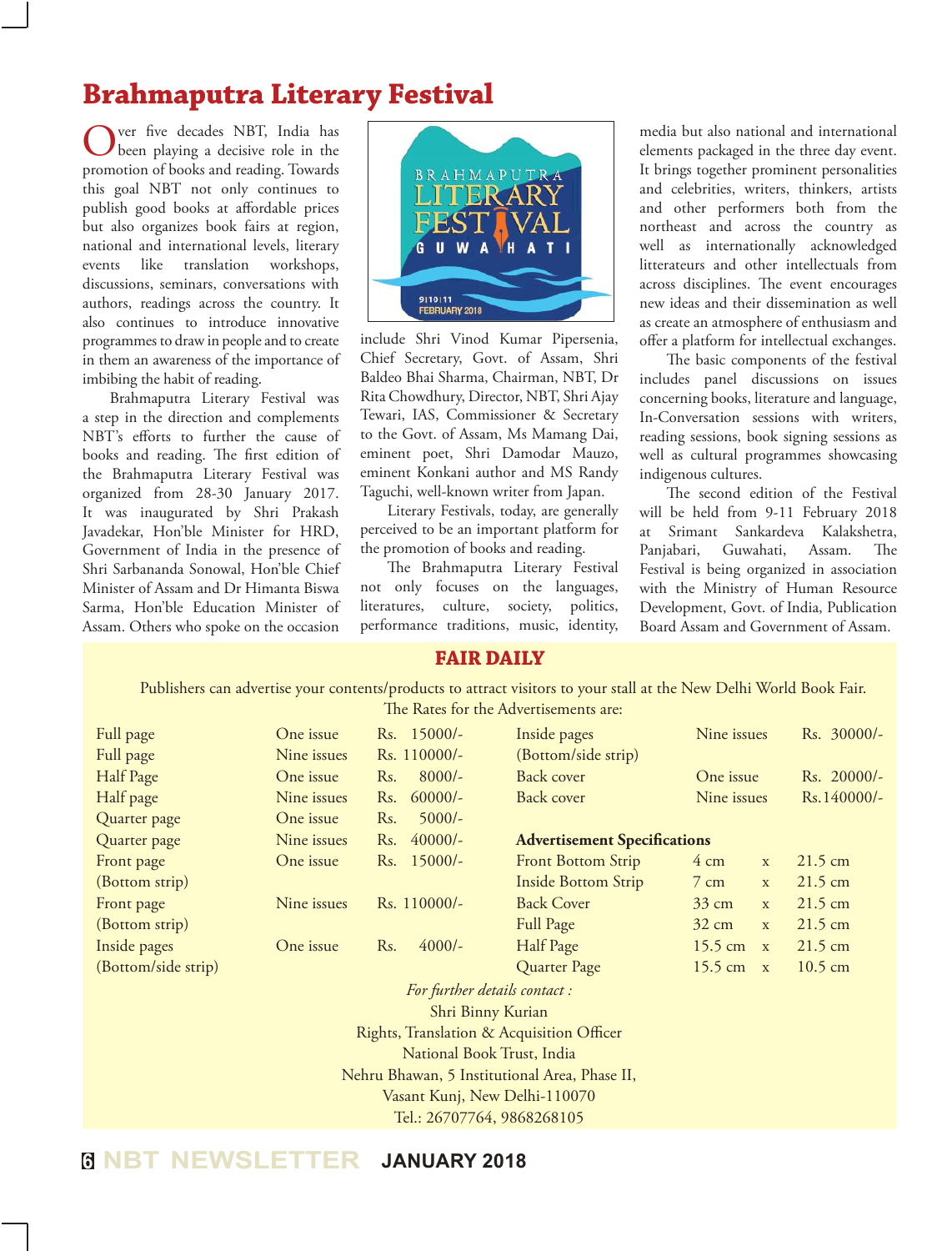# **Books on Indian Polity**

The nation is to celebrate its 68th Republic Day on 26 January 2018. On that day the nation gave itself a constitution that assured fundamental rights to its citizens and a federal structure for its multilingual and multicultural society. NBT India has brought out a number of books on Indian Constitution, Parliament, Judiciary, decmocracy, Indian polity and important laws that shaped India, and a few of them are listed below.

### **Democracy in India**

Chander Prakash Bhambhri

This thought-provoking primer essays the working of India's democratic experiment of creating myriad avenues for popular political participation. The book also provides a balanced overview



of its multiple facets—the opportunities and challenges facing Indian democracy today.

ISBN 978-81-237-5266-2; Rs. 55

### **From Government To Governance**

Kuldeep Mathur This volume provides an introduction to the concept of governance and the kind of transformation of the state that is taking place in India. It explores the way cooperative



networks of state, market and society are taking over roles that were earlier confined to the state alone.

ISBN 978-81-237-5410-9; Rs. 70

### **Indian Federalism**

Mahendra Prasad Singh The book attempts to introduce and analyse the federal structure as enunciated in Indian Constitution from the theoretical as well as practical perspectives



and how it has been able to put in place and evolve mechanism to meet the various and varied aspirations of different regions, communities and classes.

ISBN 978-81-237-6187-9; Rs. 80

### **Our Constitution**

Subhash C Kashyap

Factual, objective and analytical, this highly readable book is a handy but authoritative study of our Constitution. It is useful not only for students and scholars of political science and constitutional law but also to lawyers, teachers and others wanting to understand

the Constitution and the political system under which we live.

ISBN 978-81-237-0734-1; Rs. 175

### **Our Judiciary**

B R Agarwala This book traces the development of the judiciary in India from ancient times to the present day and examines the different courts, commissions and



Our Constitution

tribunals in detail. A handy reference tool for the layman interested in our judicial system and the processes of the law. ISBN 978-81-237-0635-1; Rs. 80

### **Our Parliament**

Subhash C Kashyap A study of the Parliament in its proper historical perspective describing its multifarious activities, the working of the Rajya Sabha and the Lok



Sabha, the role of the presiding officers, the Question Hour and other various procedural devices like the different types of motions, the budgetary committee and legislative processes, etc.

ISBN 978-81-237-0147-9; Rs. 135

### **Our Political System**

Subhash C Kashyap

The book, while tracing the political systems as existent in India in the ancient and medieval times, introduces the different components of modern Indian polity in terms of their structure and

functions and how do they interact in making it citizen friendly. ISBN 978-81-237-5251-8; Rs. 140

#### **Panchayati Raj in India** M Aslam

The institution of Panchayati Raj is now recognised as an important mechanism for decentralising power and ensuring people's participation in development activities.



This publication considers the various stages through which it evolved and also the promise it holds for the future. ISBN 978-81-237-5188-7; Rs. 90

### **The Making and Working of the Indian Constitution**

Shibani Kinkar Chaube The book integrally underlines the 'expectation of permanence' on which a constitution is based and in its analysis lays as much emphasis on the



making of the invaluable document called Constitution of India as on its 'working'. ISBN 978-81-237-5548-9; Rs. 250

### **Reorganisation of States in India: Text and Content**

Gyanesh Kudaisya

States Reorganisation Commission was set up to investigate the demands and to formulate principles upon which new states could be created.



Recommendations, ideas, method of working and manner in which recommendations were dealt with by Nehru government may have important insights for all those interested in the history of contemporary India. ISBN 978-87-237-7195-3; Rs. 285